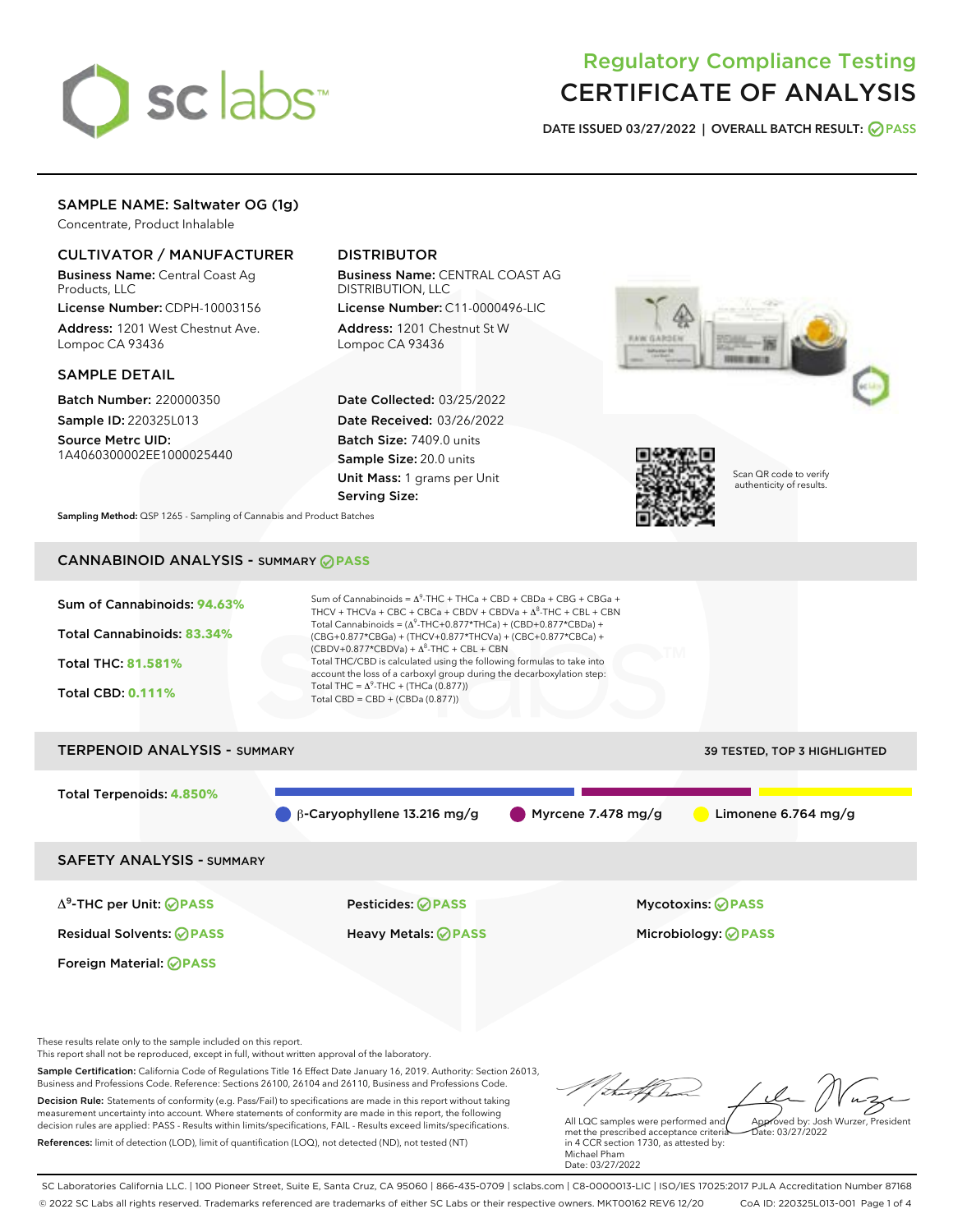



SALTWATER OG (1G) | DATE ISSUED 03/27/2022 | OVERALL BATCH RESULT: @ PASS

# CANNABINOID TEST RESULTS - 03/26/2022 2 PASS

Tested by high-performance liquid chromatography with diode-array detection (HPLC-DAD). **Method:** QSP 1157 - Analysis of Cannabinoids by HPLC-DAD

#### TOTAL CANNABINOIDS: **83.34%**

Total Cannabinoids (Total THC) + (Total CBD) + (Total CBG) + (Total THCV) + (Total CBC) +  $(Total$  CBDV) +  $\Delta$ <sup>8</sup>-THC + CBL + CBN

TOTAL THC: **81.581%** Total THC (Δ<sup>9</sup> -THC+0.877\*THCa)

TOTAL CBD: **0.111%**

Total CBD (CBD+0.877\*CBDa)

TOTAL CBG: 0.62% Total CBG (CBG+0.877\*CBGa)

TOTAL THCV: 0.578% Total THCV (THCV+0.877\*THCVa)

TOTAL CBC: 0.453% Total CBC (CBC+0.877\*CBCa)

TOTAL CBDV: ND Total CBDV (CBDV+0.877\*CBDVa)

| <b>COMPOUND</b>  | LOD/LOO<br>(mg/g)          | <b>MEASUREMENT</b><br><b>UNCERTAINTY</b><br>(mg/g) | <b>RESULT</b><br>(mg/g) | <b>RESULT</b><br>$(\%)$ |
|------------------|----------------------------|----------------------------------------------------|-------------------------|-------------------------|
| <b>THCa</b>      | 0.05/0.14                  | ±18.016                                            | 900.81                  | 90.081                  |
| $\Lambda^9$ -THC | 0.06 / 0.26                | ±0.691                                             | 25.80                   | 2.580                   |
| <b>THCVa</b>     | 0.07/0.20                  | ±0.244                                             | 6.59                    | 0.659                   |
| <b>CBCa</b>      | 0.07 / 0.28                | ±0.197                                             | 5.16                    | 0.516                   |
| <b>CBGa</b>      | 0.1 / 0.2                  | ±0.15                                              | 3.8                     | 0.38                    |
| <b>CBG</b>       | 0.06/0.19                  | ±0.087                                             | 2.84                    | 0.284                   |
| <b>CBDa</b>      | 0.02/0.19                  | ±0.029                                             | 1.26                    | 0.126                   |
| $\Delta^8$ -THC  | 0.1 / 0.4                  | N/A                                                | <b>ND</b>               | <b>ND</b>               |
| <b>THCV</b>      | 0.1 / 0.2                  | N/A                                                | <b>ND</b>               | <b>ND</b>               |
| <b>CBD</b>       | 0.07/0.29                  | N/A                                                | <b>ND</b>               | <b>ND</b>               |
| <b>CBDV</b>      | 0.04 / 0.15                | N/A                                                | <b>ND</b>               | <b>ND</b>               |
| <b>CBDVa</b>     | 0.03 / 0.53                | N/A                                                | <b>ND</b>               | <b>ND</b>               |
| <b>CBL</b>       | 0.06 / 0.24                | N/A                                                | <b>ND</b>               | <b>ND</b>               |
| <b>CBN</b>       | 0.1/0.3                    | N/A                                                | <b>ND</b>               | <b>ND</b>               |
| <b>CBC</b>       | 0.2 / 0.5                  | N/A                                                | <b>ND</b>               | <b>ND</b>               |
|                  | <b>SUM OF CANNABINOIDS</b> |                                                    | 946.3 mg/g              | 94.63%                  |

#### **UNIT MASS: 1 grams per Unit**

| $\Delta^9$ -THC per Unit               | 1100 per-package limit | 25.80 mg/unit   | <b>PASS</b> |
|----------------------------------------|------------------------|-----------------|-------------|
| <b>Total THC per Unit</b>              |                        | 815.81 mg/unit  |             |
| <b>CBD</b> per Unit                    |                        | <b>ND</b>       |             |
| <b>Total CBD per Unit</b>              |                        | $1.11$ mg/unit  |             |
| <b>Sum of Cannabinoids</b><br>per Unit |                        | 946.3 mg/unit   |             |
| <b>Total Cannabinoids</b><br>per Unit  |                        | $833.4$ mg/unit |             |

#### TERPENOID TEST RESULTS - 03/27/2022

Terpene analysis utilizing gas chromatography-flame ionization detection (GC-FID). **Method:** QSP 1192 - Analysis of Terpenoids by GC-FID

| <b>COMPOUND</b>         | LOD/LOQ<br>(mg/g) | <b>MEASUREMENT</b><br><b>UNCERTAINTY</b><br>(mg/g) | <b>RESULT</b><br>(mg/g)                         | <b>RESULT</b><br>(%) |
|-------------------------|-------------------|----------------------------------------------------|-------------------------------------------------|----------------------|
| β-Caryophyllene         | 0.004 / 0.012     | ±0.3661                                            | 13.216                                          | 1.3216               |
| <b>Myrcene</b>          | 0.008 / 0.025     | ±0.0748                                            | 7.478                                           | 0.7478               |
| Limonene                | 0.005 / 0.016     | ±0.0751                                            | 6.764                                           | 0.6764               |
| Linalool                | 0.009 / 0.032     | ±0.1260                                            | 4.258                                           | 0.4258               |
| $\alpha$ -Humulene      | 0.009/0.029       | ±0.1022                                            | 4.088                                           | 0.4088               |
| $\alpha$ -Bisabolol     | 0.008 / 0.026     | ±0.0879                                            | 2.119                                           | 0.2119               |
| Guaiol                  | 0.009 / 0.030     | ±0.0687                                            | 1.871                                           | 0.1871               |
| Terpinolene             | 0.008 / 0.026     | ±0.0214                                            | 1.348                                           | 0.1348               |
| β-Pinene                | 0.004 / 0.014     | ±0.0101                                            | 1.140                                           | 0.1140               |
| Nerolidol               | 0.006 / 0.019     | ±0.0503                                            | 1.027                                           | 0.1027               |
| <b>Terpineol</b>        | 0.009 / 0.031     | ±0.0484                                            | 1.013                                           | 0.1013               |
| Fenchol                 | 0.010 / 0.034     | ±0.0289                                            | 0.961                                           | 0.0961               |
| $\alpha$ -Pinene        | 0.005 / 0.017     | ±0.0050                                            | 0.747                                           | 0.0747               |
| Caryophyllene<br>Oxide  | 0.010 / 0.033     | ±0.0256                                            | 0.714                                           | 0.0714               |
| β-Ocimene               | 0.006 / 0.020     | ±0.0140                                            | 0.558                                           | 0.0558               |
| trans-ß-Farnesene       | 0.008 / 0.025     | ±0.0094                                            | 0.340                                           | 0.0340               |
| <b>Borneol</b>          | 0.005 / 0.016     | ±0.0105                                            | 0.321                                           | 0.0321               |
| Camphene                | 0.005 / 0.015     | ±0.0011                                            | 0.123                                           | 0.0123               |
| Fenchone                | 0.009 / 0.028     | ±0.0020                                            | 0.088                                           | 0.0088               |
| Geraniol                | 0.002 / 0.007     | ±0.0019                                            | 0.055                                           | 0.0055               |
| $\alpha$ -Phellandrene  | 0.006 / 0.020     | ±0.0005                                            | 0.050                                           | 0.0050               |
| $\Delta^3$ -Carene      | 0.005 / 0.018     | ±0.0004                                            | 0.039                                           | 0.0039               |
| $\gamma$ -Terpinene     | 0.006 / 0.018     | ±0.0005                                            | 0.036                                           | 0.0036               |
| $\alpha$ -Cedrene       | 0.005 / 0.016     | ±0.0007                                            | 0.032                                           | 0.0032               |
| $\alpha$ -Terpinene     | 0.005 / 0.017     | ±0.0003                                            | 0.030                                           | 0.0030               |
| Sabinene Hydrate        | 0.006 / 0.022     | ±0.0009                                            | 0.029                                           | 0.0029               |
| Isoborneol              | 0.004 / 0.012     | ±0.0008                                            | 0.024                                           | 0.0024               |
| Citronellol             | 0.003 / 0.010     | ±0.0008                                            | 0.020                                           | 0.0020               |
| Nerol                   | 0.003 / 0.011     | ±0.0004                                            | 0.011                                           | 0.0011               |
| Sabinene                | 0.004 / 0.014     | N/A                                                | <loq< th=""><th><loq< th=""></loq<></th></loq<> | <loq< th=""></loq<>  |
| p-Cymene                | 0.005 / 0.016     | N/A                                                | <loq< th=""><th><loq< th=""></loq<></th></loq<> | <loq< th=""></loq<>  |
| Eucalyptol              | 0.006 / 0.018     | N/A                                                | <loq< th=""><th><loq< th=""></loq<></th></loq<> | <loq< th=""></loq<>  |
| Isopulegol              | 0.005 / 0.016     | N/A                                                | <b>ND</b>                                       | ND                   |
| Camphor                 | 0.006 / 0.019     | N/A                                                | ND                                              | ND                   |
| Menthol                 | 0.008 / 0.025     | N/A                                                | ND                                              | ND                   |
| Pulegone                | 0.003 / 0.011     | N/A                                                | <b>ND</b>                                       | ND                   |
| <b>Geranyl Acetate</b>  | 0.004 / 0.014     | N/A                                                | ND                                              | ND                   |
| Valencene               | 0.009 / 0.030     | N/A                                                | ND                                              | ND                   |
| Cedrol                  | 0.008 / 0.027     | N/A                                                | <b>ND</b>                                       | ND                   |
| <b>TOTAL TERPENOIDS</b> |                   |                                                    | 48.500 mg/g                                     | 4.850%               |

SC Laboratories California LLC. | 100 Pioneer Street, Suite E, Santa Cruz, CA 95060 | 866-435-0709 | sclabs.com | C8-0000013-LIC | ISO/IES 17025:2017 PJLA Accreditation Number 87168 © 2022 SC Labs all rights reserved. Trademarks referenced are trademarks of either SC Labs or their respective owners. MKT00162 REV6 12/20 CoA ID: 220325L013-001 Page 2 of 4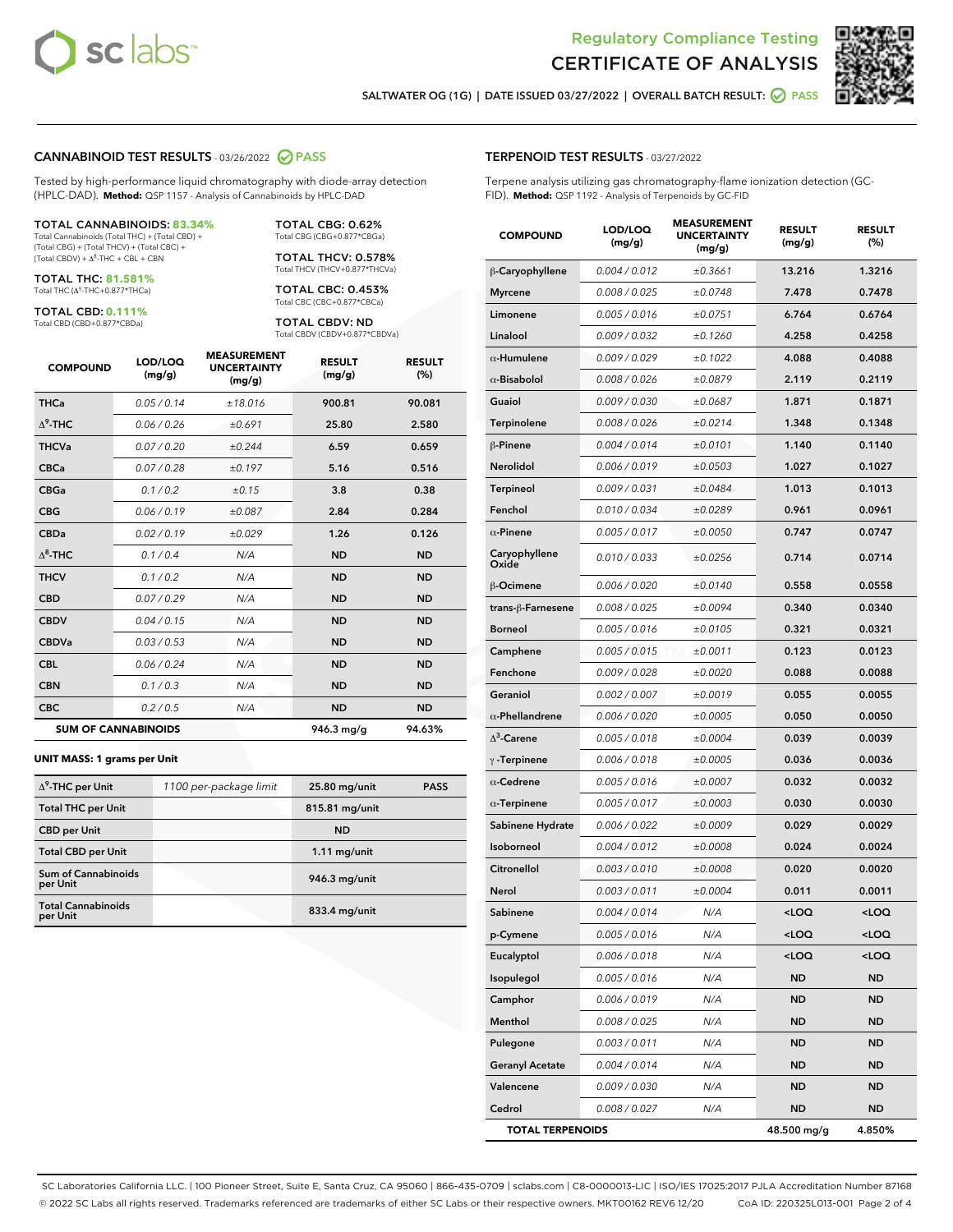



SALTWATER OG (1G) | DATE ISSUED 03/27/2022 | OVERALL BATCH RESULT:  $\bigotimes$  PASS

# CATEGORY 1 PESTICIDE TEST RESULTS - 03/27/2022 2 PASS

Pesticide and plant growth regulator analysis utilizing high-performance liquid chromatography-mass spectrometry (HPLC-MS) or gas chromatography-mass spectrometry (GC-MS). \*GC-MS utilized where indicated. **Method:** QSP 1212 - Analysis of Pesticides and Mycotoxins by LC-MS or QSP 1213 - Analysis of Pesticides by GC-MS

| <b>COMPOUND</b>             | LOD/LOQ<br>$(\mu g/g)$ | <b>ACTION</b><br>LIMIT<br>$(\mu g/g)$ | <b>MEASUREMENT</b><br><b>UNCERTAINTY</b><br>$(\mu g/g)$ | <b>RESULT</b><br>$(\mu g/g)$ | <b>RESULT</b> |
|-----------------------------|------------------------|---------------------------------------|---------------------------------------------------------|------------------------------|---------------|
| <b>Aldicarb</b>             | 0.03 / 0.08            | $\geq$ LOD                            | N/A                                                     | <b>ND</b>                    | <b>PASS</b>   |
| Carbofuran                  | 0.02 / 0.05            | $\ge$ LOD                             | N/A                                                     | <b>ND</b>                    | <b>PASS</b>   |
| Chlordane*                  | 0.03/0.08              | $>$ LOD                               | N/A                                                     | <b>ND</b>                    | <b>PASS</b>   |
| Chlorfenapyr*               | 0.03/0.10              | $>$ LOD                               | N/A                                                     | <b>ND</b>                    | <b>PASS</b>   |
| Chlorpyrifos                | 0.02 / 0.06            | $>$ LOD                               | N/A                                                     | <b>ND</b>                    | <b>PASS</b>   |
| Coumaphos                   | 0.02 / 0.07            | $\geq$ LOD                            | N/A                                                     | <b>ND</b>                    | <b>PASS</b>   |
| <b>Daminozide</b>           | 0.02 / 0.07            | $\ge$ LOD                             | N/A                                                     | <b>ND</b>                    | <b>PASS</b>   |
| <b>Dichlorvos</b><br>(DDVP) | 0.03/0.09              | $\geq$ LOD                            | N/A                                                     | <b>ND</b>                    | <b>PASS</b>   |
| Dimethoate                  | 0.03 / 0.08            | $>$ LOD                               | N/A                                                     | <b>ND</b>                    | <b>PASS</b>   |
| Ethoprophos                 | 0.03/0.10              | $\geq$ LOD                            | N/A                                                     | <b>ND</b>                    | <b>PASS</b>   |
| Etofenprox                  | 0.02 / 0.06            | > LOD                                 | N/A                                                     | <b>ND</b>                    | <b>PASS</b>   |
| Fenoxycarb                  | 0.03 / 0.08            | $\geq$ LOD                            | N/A                                                     | <b>ND</b>                    | <b>PASS</b>   |
| Fipronil                    | 0.03 / 0.08            | $\ge$ LOD                             | N/A                                                     | <b>ND</b>                    | <b>PASS</b>   |
| Imazalil                    | 0.02 / 0.06            | $\ge$ LOD                             | N/A                                                     | <b>ND</b>                    | <b>PASS</b>   |
| <b>Methiocarb</b>           | 0.02 / 0.07            | $\ge$ LOD                             | N/A                                                     | <b>ND</b>                    | <b>PASS</b>   |
| Parathion-methyl            | 0.03/0.10              | > LOD                                 | N/A                                                     | <b>ND</b>                    | <b>PASS</b>   |
| <b>Mevinphos</b>            | 0.03/0.09              | $\ge$ LOD                             | N/A                                                     | <b>ND</b>                    | <b>PASS</b>   |
| Paclobutrazol               | 0.02 / 0.05            | $\ge$ LOD                             | N/A                                                     | <b>ND</b>                    | <b>PASS</b>   |
| Propoxur                    | 0.03 / 0.09            | $\geq$ LOD                            | N/A                                                     | <b>ND</b>                    | <b>PASS</b>   |
| Spiroxamine                 | 0.03 / 0.08            | $\ge$ LOD                             | N/A                                                     | <b>ND</b>                    | <b>PASS</b>   |
| Thiacloprid                 | 0.03/0.10              | $>$ LOD                               | N/A                                                     | <b>ND</b>                    | <b>PASS</b>   |

# CATEGORY 2 PESTICIDE TEST RESULTS - 03/27/2022 @ PASS

| <b>COMPOUND</b>          | LOD/LOO<br>$(\mu g/g)$ | <b>ACTION</b><br>LIMIT<br>$(\mu g/g)$ | <b>MEASUREMENT</b><br><b>UNCERTAINTY</b><br>$(\mu g/g)$ | <b>RESULT</b><br>$(\mu g/g)$ | <b>RESULT</b> |  |
|--------------------------|------------------------|---------------------------------------|---------------------------------------------------------|------------------------------|---------------|--|
| Abamectin                | 0.03/0.10              | 0.1                                   | N/A                                                     | <b>ND</b>                    | <b>PASS</b>   |  |
| Acephate                 | 0.02/0.07              | 0.1                                   | N/A                                                     | <b>ND</b>                    | <b>PASS</b>   |  |
| Acequinocyl              | 0.02/0.07              | 0.1                                   | N/A                                                     | <b>ND</b>                    | <b>PASS</b>   |  |
| Acetamiprid              | 0.02 / 0.05            | 0.1                                   | N/A                                                     | <b>ND</b>                    | <b>PASS</b>   |  |
| Azoxystrobin             | 0.02/0.07              | 0.1                                   | N/A                                                     | <b>ND</b>                    | <b>PASS</b>   |  |
| <b>Bifenazate</b>        | 0.01/0.04              | 0.1                                   | N/A                                                     | <b>ND</b>                    | <b>PASS</b>   |  |
| <b>Bifenthrin</b>        | 0.02/0.05              | 3                                     | N/A                                                     | <b>ND</b>                    | <b>PASS</b>   |  |
| <b>Boscalid</b>          | 0.03/0.09              | 0.1                                   | N/A                                                     | <b>ND</b>                    | <b>PASS</b>   |  |
| Captan                   | 0.19/0.57              | 0.7                                   | N/A                                                     | <b>ND</b>                    | <b>PASS</b>   |  |
| Carbaryl                 | 0.02/0.06              | 0.5                                   | N/A                                                     | <b>ND</b>                    | <b>PASS</b>   |  |
| Chlorantranilip-<br>role | 0.04/0.12              | 10                                    | N/A                                                     | <b>ND</b>                    | <b>PASS</b>   |  |
| Clofentezine             | 0.03/0.09              | 0.1                                   | N/A                                                     | <b>ND</b>                    | <b>PASS</b>   |  |

# CATEGORY 2 PESTICIDE TEST RESULTS - 03/27/2022 continued

| <b>COMPOUND</b>               | LOD/LOQ<br>(µg/g) | <b>ACTION</b><br><b>LIMIT</b><br>(µg/g) | <b>MEASUREMENT</b><br><b>UNCERTAINTY</b><br>$(\mu g/g)$ | <b>RESULT</b><br>(µg/g) | <b>RESULT</b> |
|-------------------------------|-------------------|-----------------------------------------|---------------------------------------------------------|-------------------------|---------------|
| Cyfluthrin                    | 0.12 / 0.38       | $\overline{c}$                          | N/A                                                     | <b>ND</b>               | <b>PASS</b>   |
| Cypermethrin                  | 0.11 / 0.32       | 1                                       | N/A                                                     | <b>ND</b>               | <b>PASS</b>   |
| <b>Diazinon</b>               | 0.02 / 0.05       | 0.1                                     | N/A                                                     | <b>ND</b>               | <b>PASS</b>   |
| Dimethomorph                  | 0.03 / 0.09       | $\overline{c}$                          | N/A                                                     | <b>ND</b>               | <b>PASS</b>   |
| Etoxazole                     | 0.02 / 0.06       | 0.1                                     | N/A                                                     | <b>ND</b>               | <b>PASS</b>   |
| Fenhexamid                    | 0.03 / 0.09       | 0.1                                     | N/A                                                     | <b>ND</b>               | <b>PASS</b>   |
| Fenpyroximate                 | 0.02 / 0.06       | 0.1                                     | N/A                                                     | <b>ND</b>               | <b>PASS</b>   |
| Flonicamid                    | 0.03 / 0.10       | 0.1                                     | N/A                                                     | <b>ND</b>               | <b>PASS</b>   |
| Fludioxonil                   | 0.03 / 0.10       | 0.1                                     | N/A                                                     | <b>ND</b>               | <b>PASS</b>   |
| Hexythiazox                   | 0.02 / 0.07       | 0.1                                     | N/A                                                     | <b>ND</b>               | <b>PASS</b>   |
| Imidacloprid                  | 0.04 / 0.11       | 5                                       | N/A                                                     | <b>ND</b>               | <b>PASS</b>   |
| Kresoxim-methyl               | 0.02 / 0.07       | 0.1                                     | N/A                                                     | <b>ND</b>               | <b>PASS</b>   |
| Malathion                     | 0.03 / 0.09       | 0.5                                     | N/A                                                     | <b>ND</b>               | <b>PASS</b>   |
| Metalaxyl                     | 0.02 / 0.07       | $\overline{c}$                          | N/A                                                     | <b>ND</b>               | <b>PASS</b>   |
| Methomyl                      | 0.03 / 0.10       | 1                                       | N/A                                                     | <b>ND</b>               | <b>PASS</b>   |
| Myclobutanil                  | 0.03 / 0.09       | 0.1                                     | N/A                                                     | <b>ND</b>               | <b>PASS</b>   |
| <b>Naled</b>                  | 0.02 / 0.07       | 0.1                                     | N/A                                                     | <b>ND</b>               | <b>PASS</b>   |
| Oxamyl                        | 0.04 / 0.11       | 0.5                                     | N/A                                                     | <b>ND</b>               | <b>PASS</b>   |
| Pentachloronitro-<br>benzene* | 0.03 / 0.09       | 0.1                                     | N/A                                                     | <b>ND</b>               | <b>PASS</b>   |
| Permethrin                    | 0.04 / 0.12       | 0.5                                     | N/A                                                     | <b>ND</b>               | <b>PASS</b>   |
| Phosmet                       | 0.03 / 0.10       | 0.1                                     | N/A                                                     | <b>ND</b>               | <b>PASS</b>   |
| Piperonyl<br><b>Butoxide</b>  | 0.02 / 0.07       | 3                                       | N/A                                                     | <b>ND</b>               | <b>PASS</b>   |
| Prallethrin                   | 0.03 / 0.08       | 0.1                                     | N/A                                                     | <b>ND</b>               | <b>PASS</b>   |
| Propiconazole                 | 0.02 / 0.07       | 0.1                                     | N/A                                                     | <b>ND</b>               | <b>PASS</b>   |
| Pyrethrins                    | 0.04 / 0.12       | 0.5                                     | N/A                                                     | <b>ND</b>               | <b>PASS</b>   |
| Pyridaben                     | 0.02 / 0.07       | 0.1                                     | N/A                                                     | <b>ND</b>               | <b>PASS</b>   |
| Spinetoram                    | 0.02 / 0.07       | 0.1                                     | N/A                                                     | <b>ND</b>               | <b>PASS</b>   |
| Spinosad                      | 0.02 / 0.07       | 0.1                                     | N/A                                                     | <b>ND</b>               | <b>PASS</b>   |
| Spiromesifen                  | 0.02 / 0.05       | 0.1                                     | N/A                                                     | <b>ND</b>               | <b>PASS</b>   |
| Spirotetramat                 | 0.02 / 0.06       | 0.1                                     | N/A                                                     | <b>ND</b>               | <b>PASS</b>   |
| Tebuconazole                  | 0.02 / 0.07       | 0.1                                     | N/A                                                     | <b>ND</b>               | <b>PASS</b>   |
| Thiamethoxam                  | 0.03 / 0.10       | 5                                       | N/A                                                     | <b>ND</b>               | <b>PASS</b>   |
| Trifloxystrobin               | 0.03 / 0.08       | 0.1                                     | N/A                                                     | <b>ND</b>               | <b>PASS</b>   |

SC Laboratories California LLC. | 100 Pioneer Street, Suite E, Santa Cruz, CA 95060 | 866-435-0709 | sclabs.com | C8-0000013-LIC | ISO/IES 17025:2017 PJLA Accreditation Number 87168 © 2022 SC Labs all rights reserved. Trademarks referenced are trademarks of either SC Labs or their respective owners. MKT00162 REV6 12/20 CoA ID: 220325L013-001 Page 3 of 4